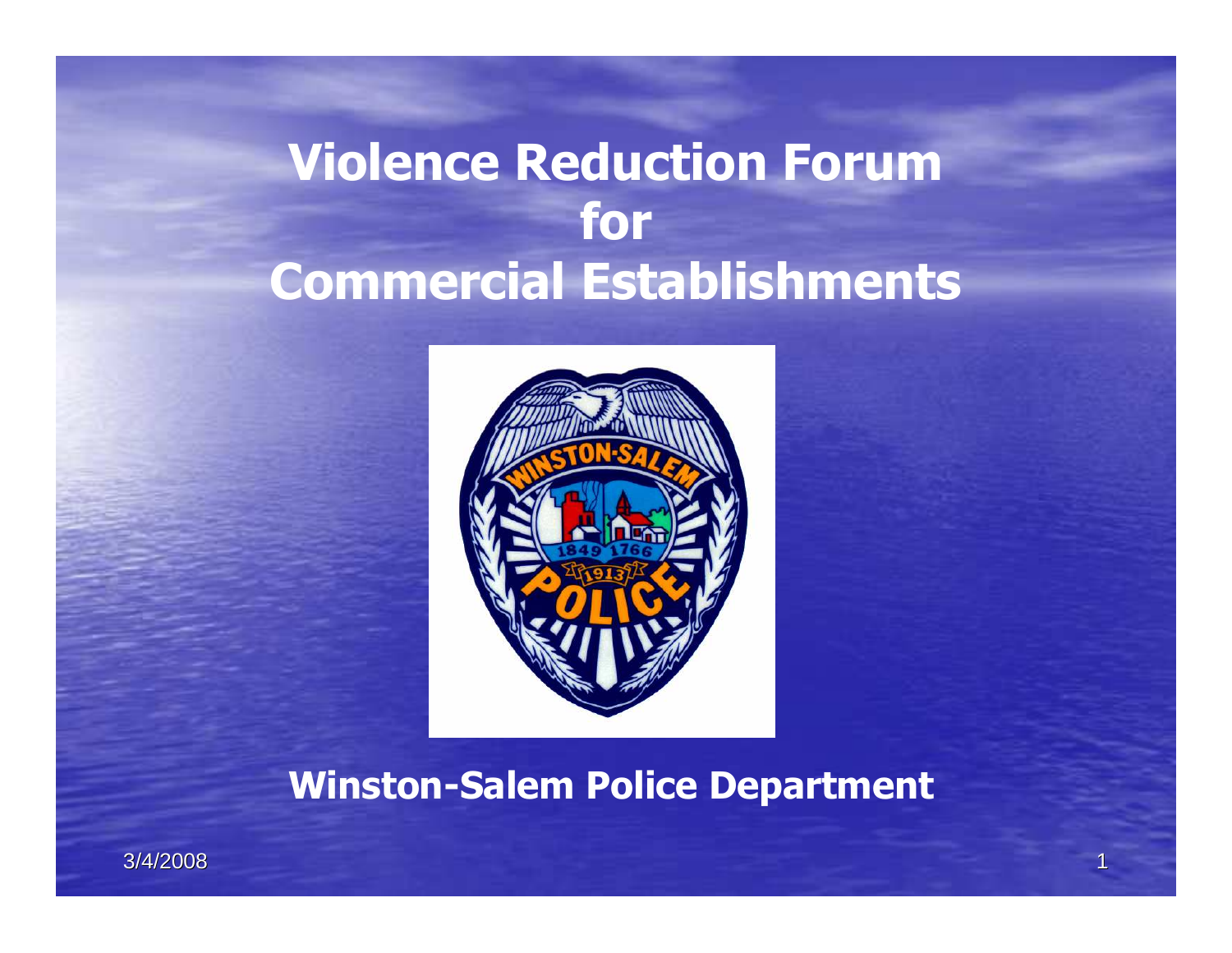# Developed and Presentedby

### The Winston-Salem Police Department

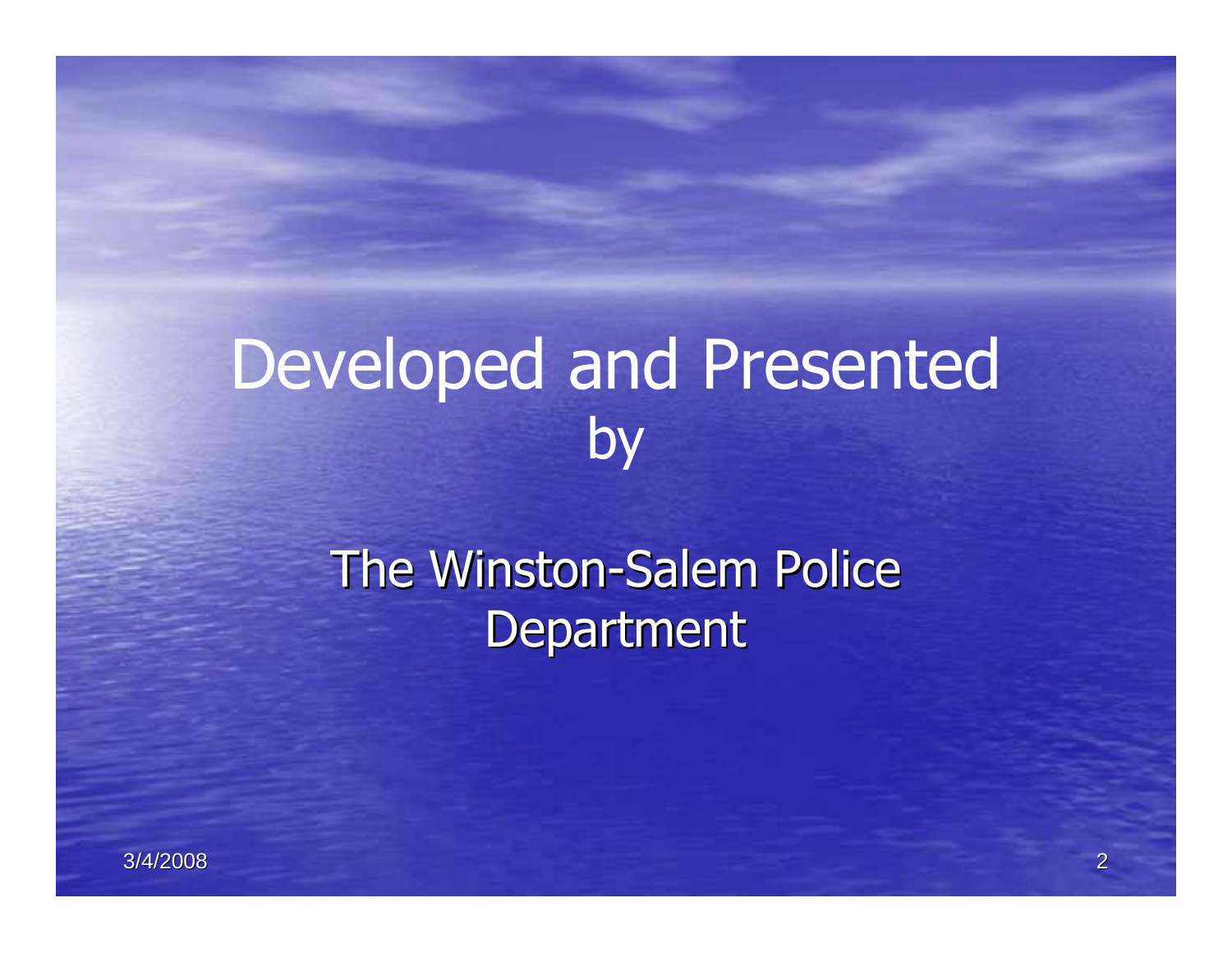### The Problems

• Some people commit criminal acts after drinking too much which negatively effects the establishment.

- **Intoxicated persons endanger you and** innocent citizens.
- Acts of crime without consequences condone the behavior.
- Some bar owners are afraid to call police for fear of an abatement action.

 $_3$ and without your help, we can't do that.  $\qquad \,$   $_3$ • WSPD's job is to protect life and property,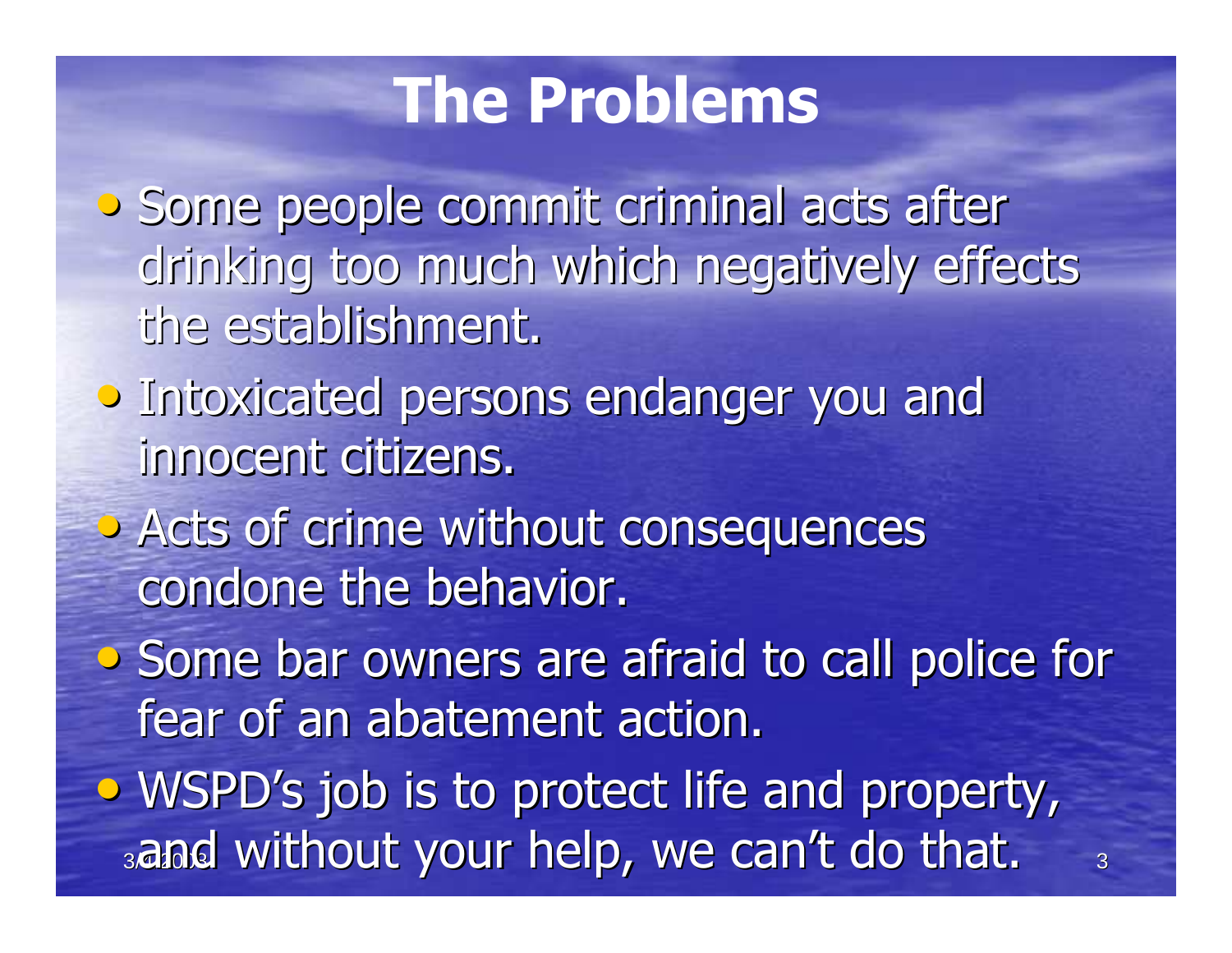# A Solution

Winston-Salem Police Department's Violence Reduction Program, designed to curb crime, will help you address crime in your establishment and avoid possible abatement actions.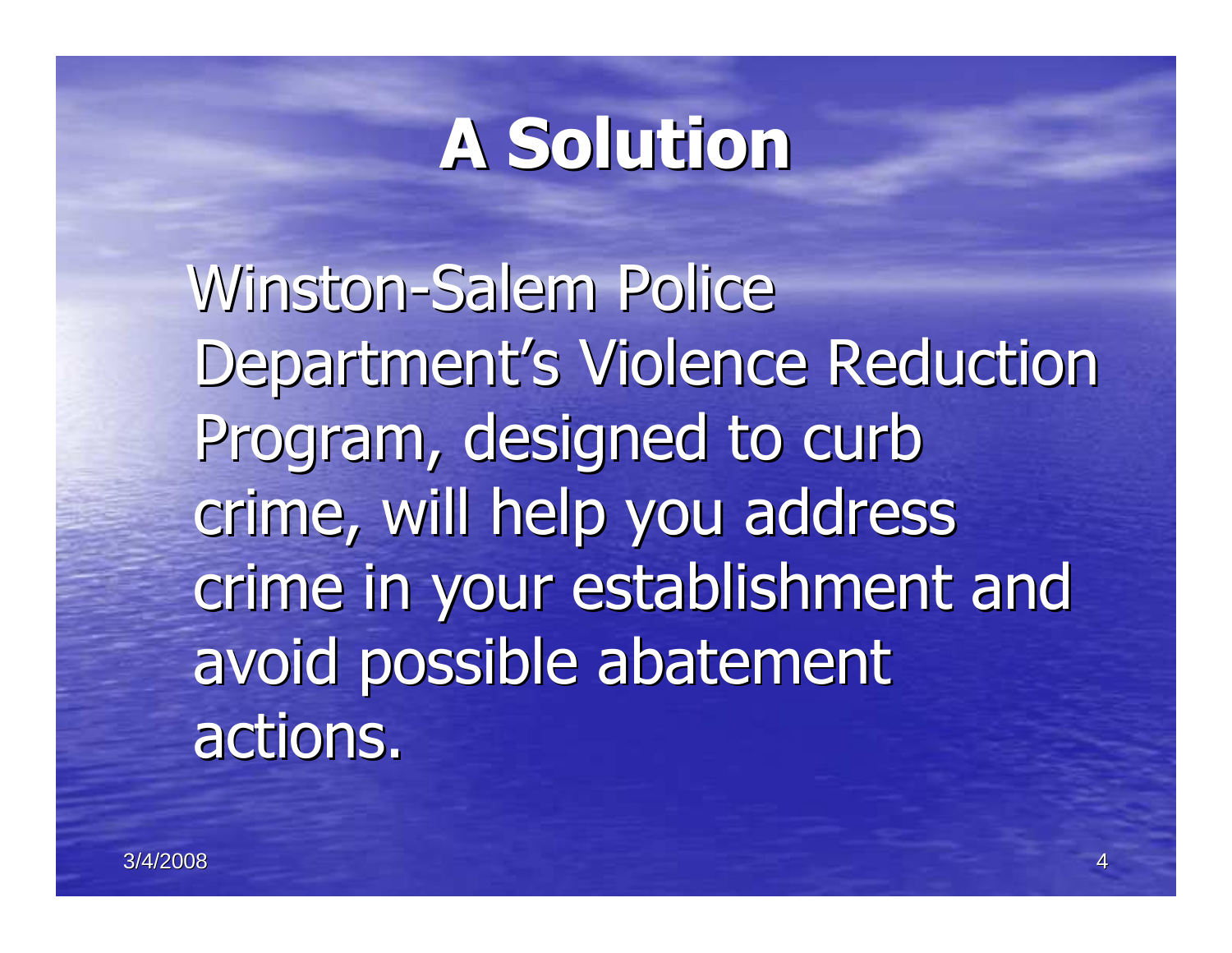# Violence Reduction Protocol **Objective**

•Reduce violence occurring at Nightlife Businesses and/or Nightlife Entertainment Events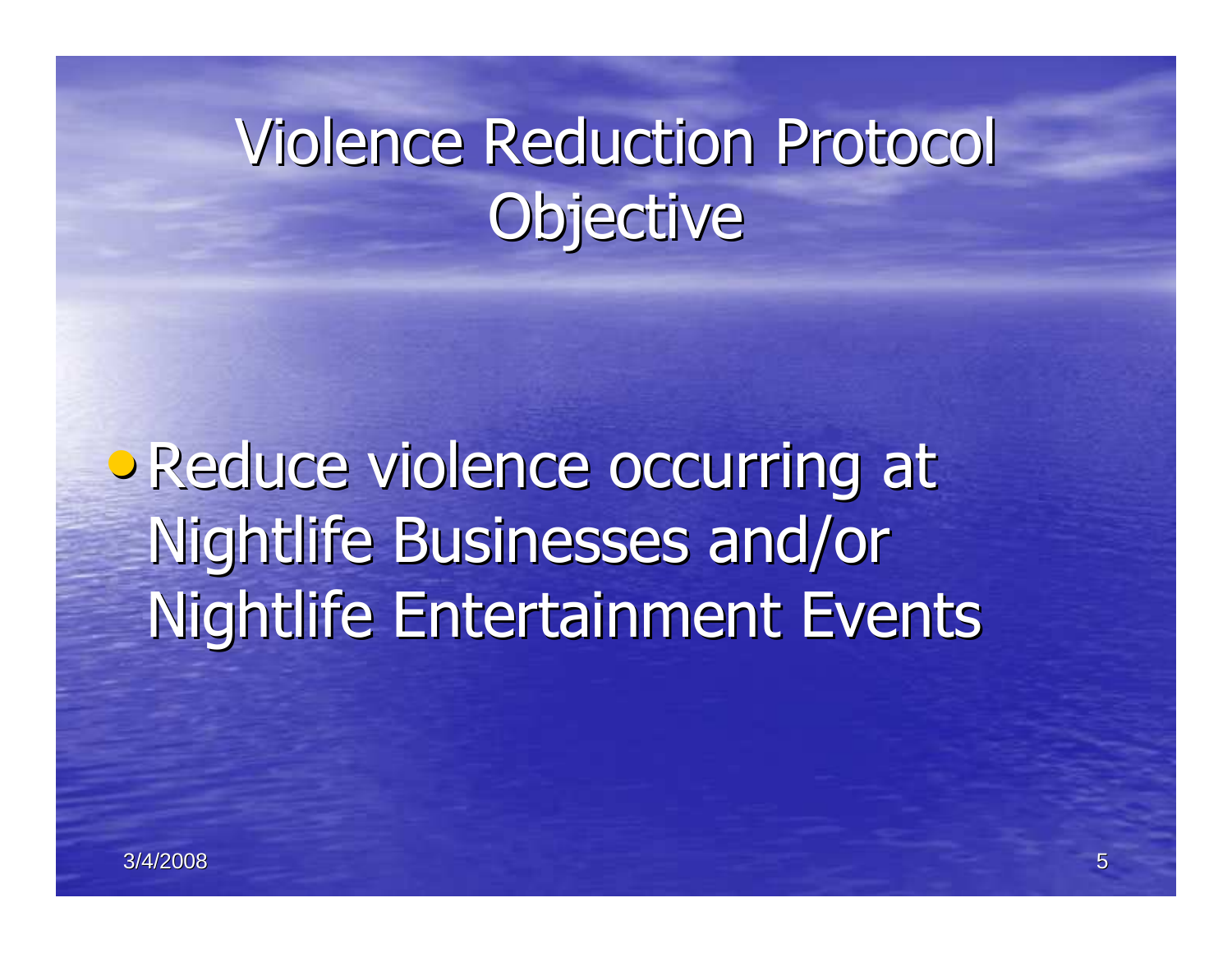### Who is the target?

• Criminals who by their conduct disrupt the safety of patrons, citizens or business employees or negatively affect the profitability of nightlife businesses or nightlife entertainment events.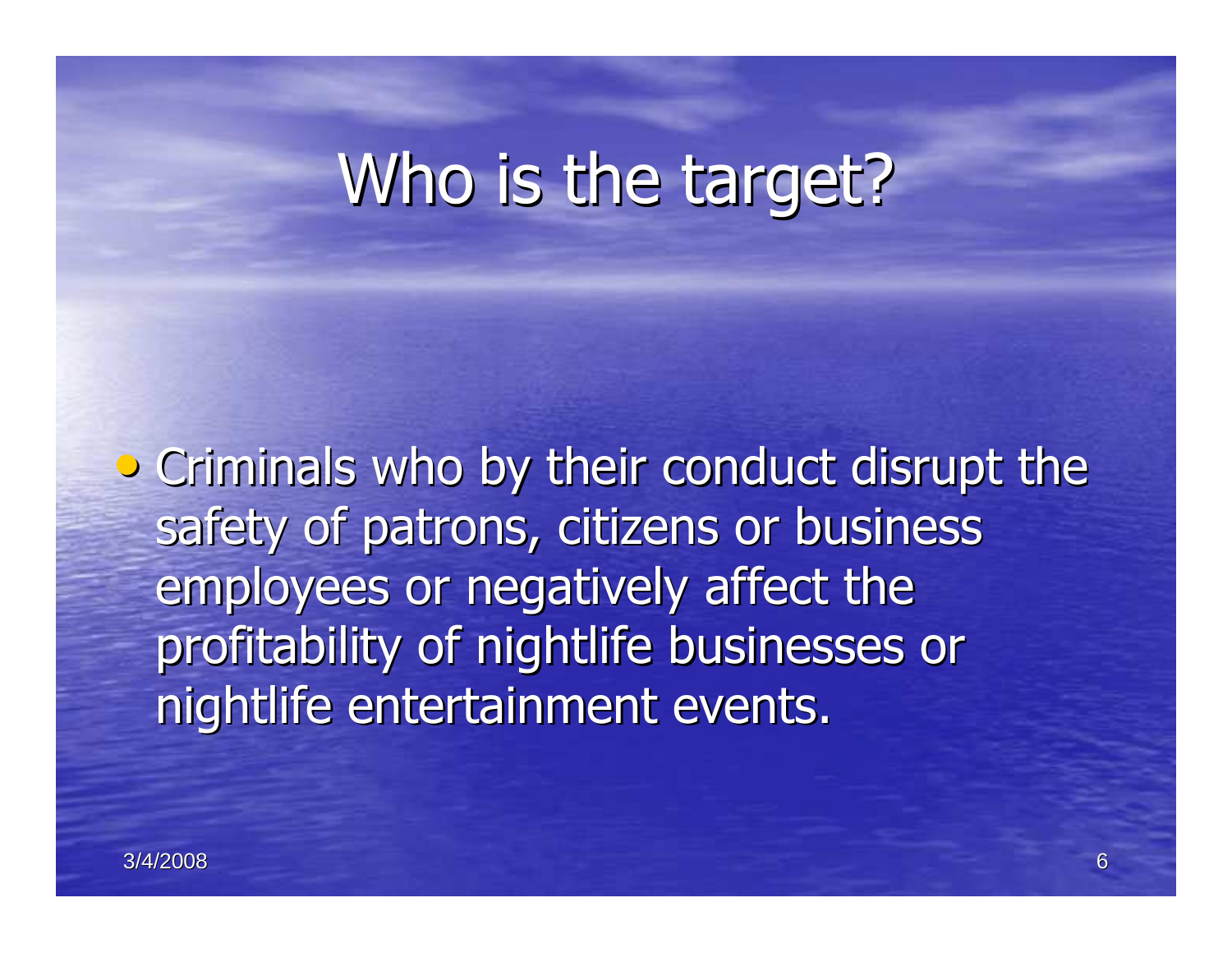# Topics of Discussion

- Implement a unified response.
- Target criminal behavior with zero tolerance.
- **•** Discuss relevant criminal statutes.
- Educate police, business employees and security personnel on statutes and action plan.
- Prompt notification to Law Enforcement.
- Utilize citations and physical arrests to curb<br>criminal behavior criminal behavior.
- Magistrate's Office Process
- Court responsibility.
- **•** Sharing information.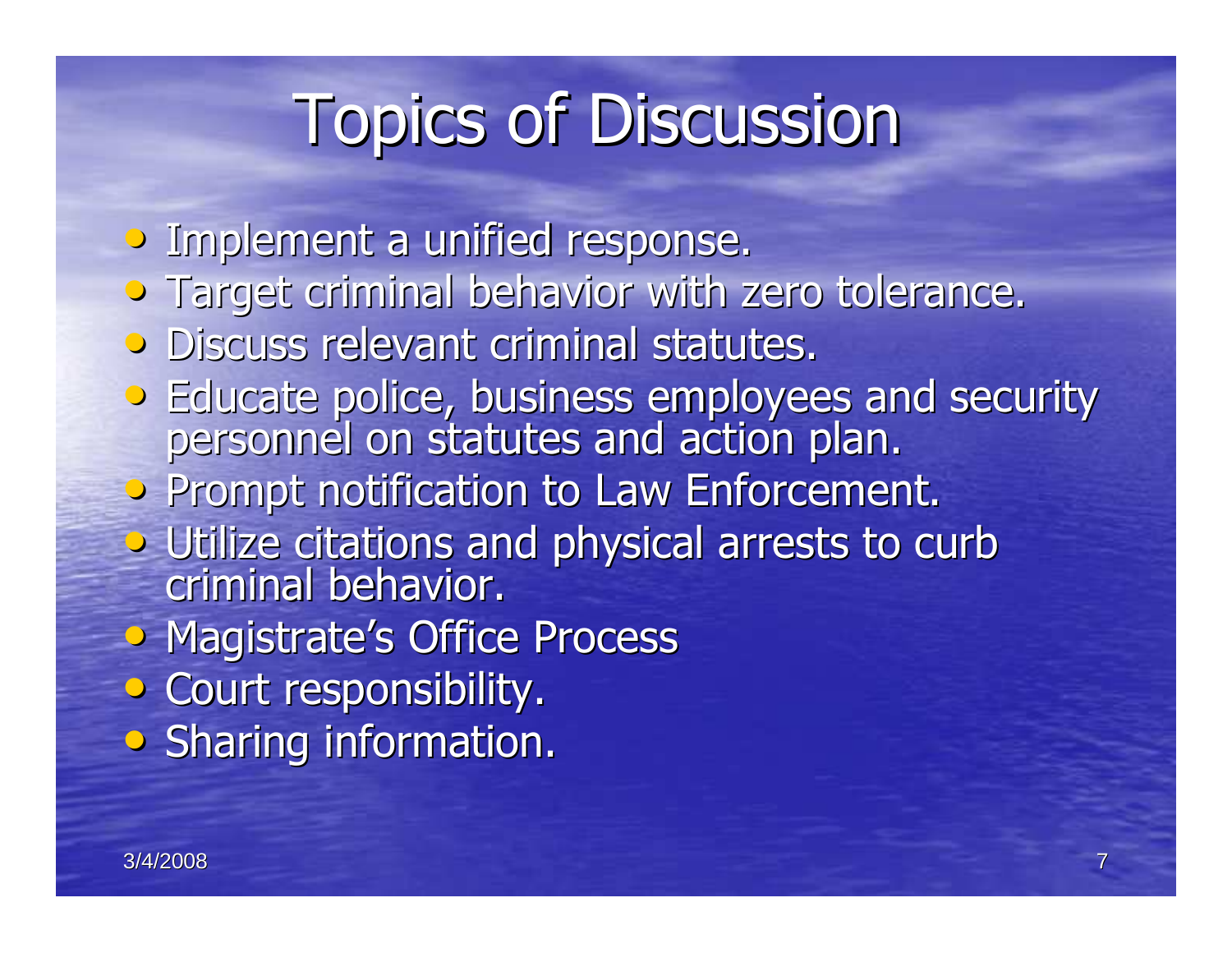# Unified Response

• Goal: All nightlife businesses participate. **•** Short term effect: increased police calls and police presence.• Long term effect: decrease in criminal behavior at all nightlife businesses in city. • If no unified response, result will be dealing with "hot spots", which is bad for your business.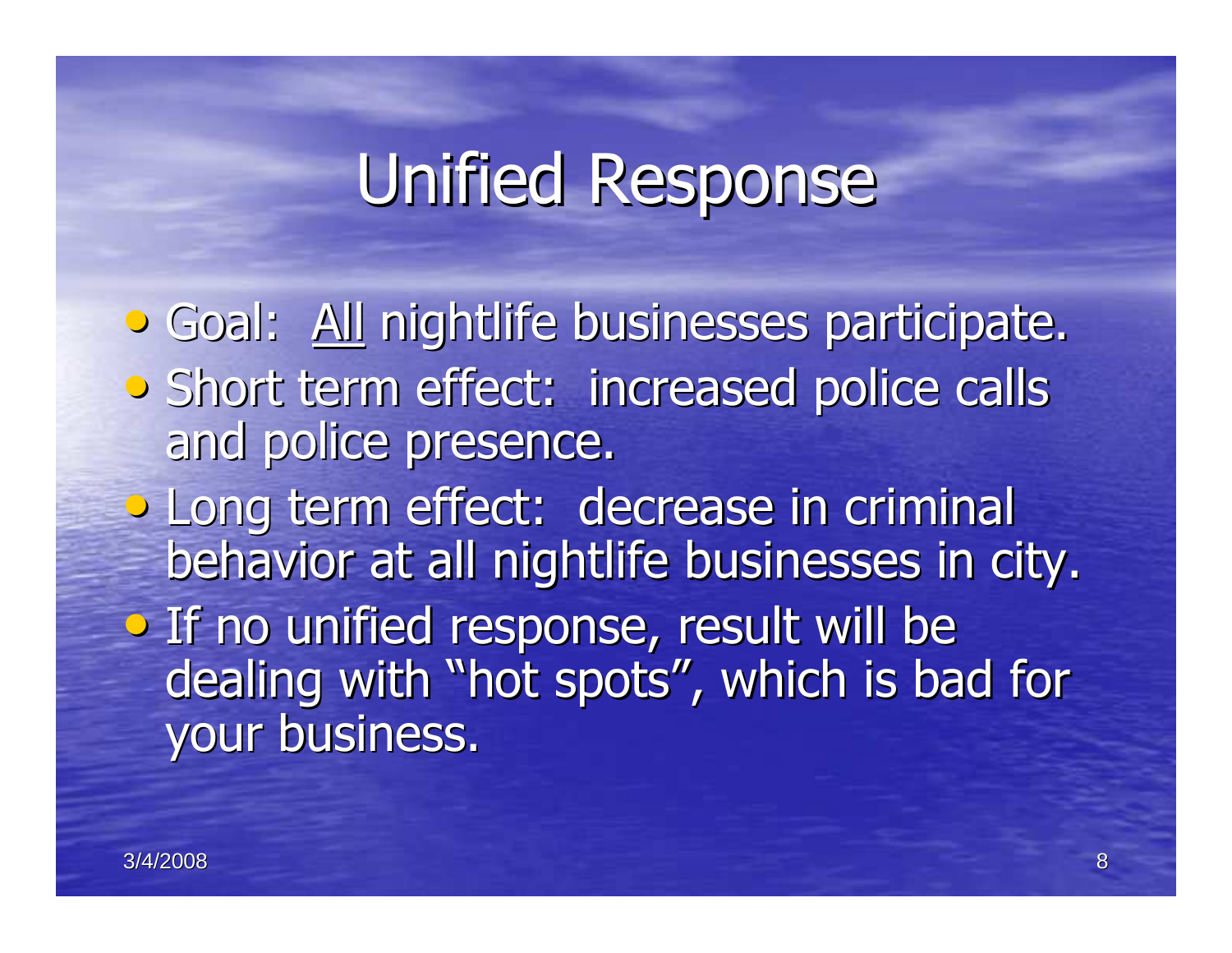### Method: Target Criminal Behavior

- Zero Tolerance Across Board
- Nightlife operators:
	- Call police at first signs of criminal behavior.
	- $-$  Tell patrons yours is zero tolerance establishment.
	- Commit to prosecute.
- Police:
	- Must write report and must take enforcement action.
	- –– Follow through on criminal charges.
	- Notify participants of problem patrons.
	- $\mathcal{L}_{\mathcal{A}}$ – Offer training and assistance to nightlife operations and<br>training to magistrates training to magistrates.
- DA's office:
	- $-$  Commitment to prosecute.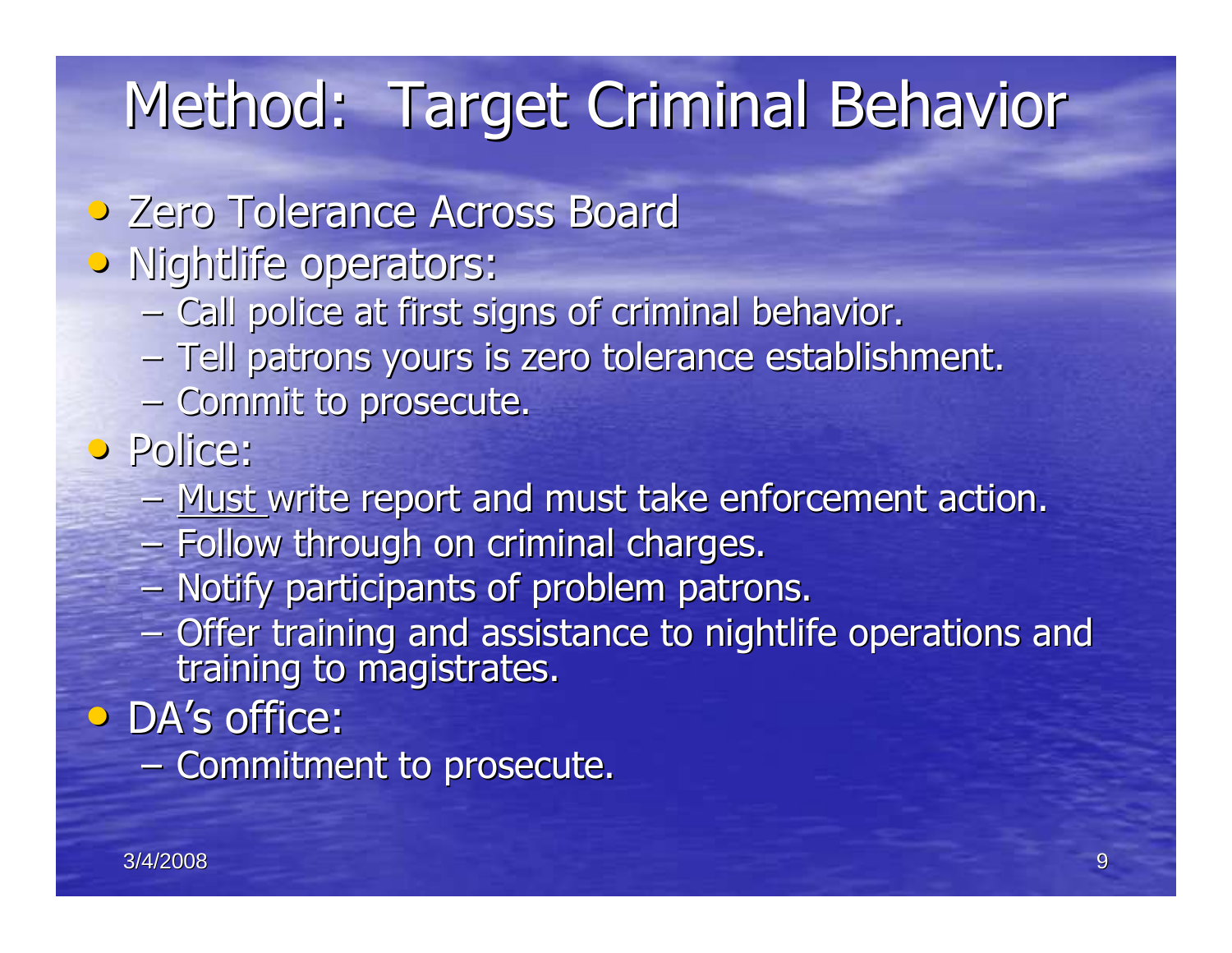#### • G.S. 14-33: Simple Affray $-$  3 nakean anggange in ti – a person engages in fighting in a public place<br>to the terror of the citizens.

Scenario: Mark and Jim have an on-going<br>dispute with each other. They meet at the<br>corner bar by coincidence. After a brief<br>argument, they both engage in a fist fight<br>inside the establishment. Several patrons<br>must scramble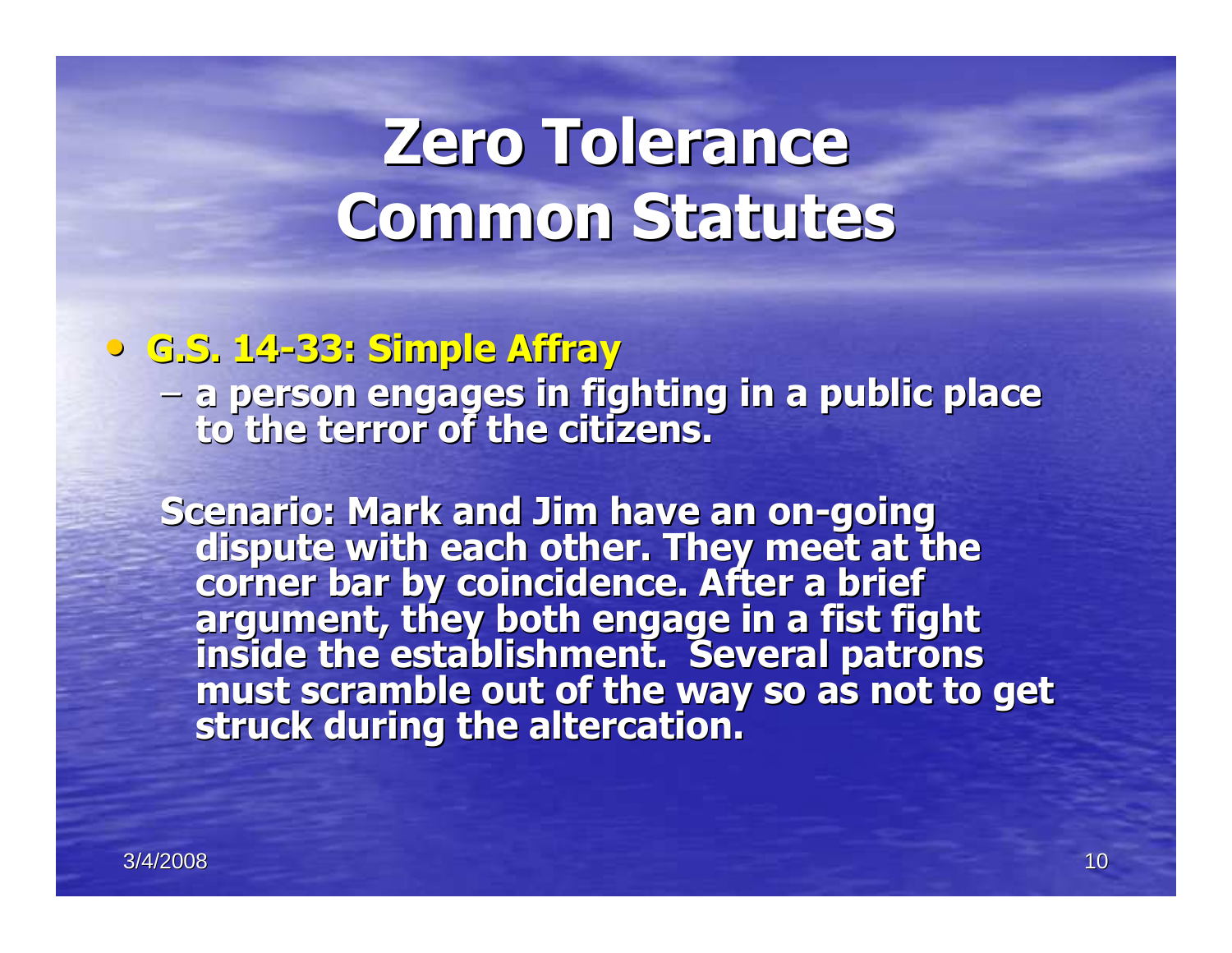• G.S. 14-288.4 (a) (1): Disorderly Conduct By Fighting $\Box$  narcon intantionally causes a nublic disturba a person intentionally causes a public disturbance by fighting or other violent conduct creating an imminent threat of fighting or other violence.

Scenario: Courtney is angry with Amy for dancing with her<br>boyfriend at the club. Courtney confronts Amy on the<br>dance floor and both parties began arguing. Courtney and Amy shove each other before being separated.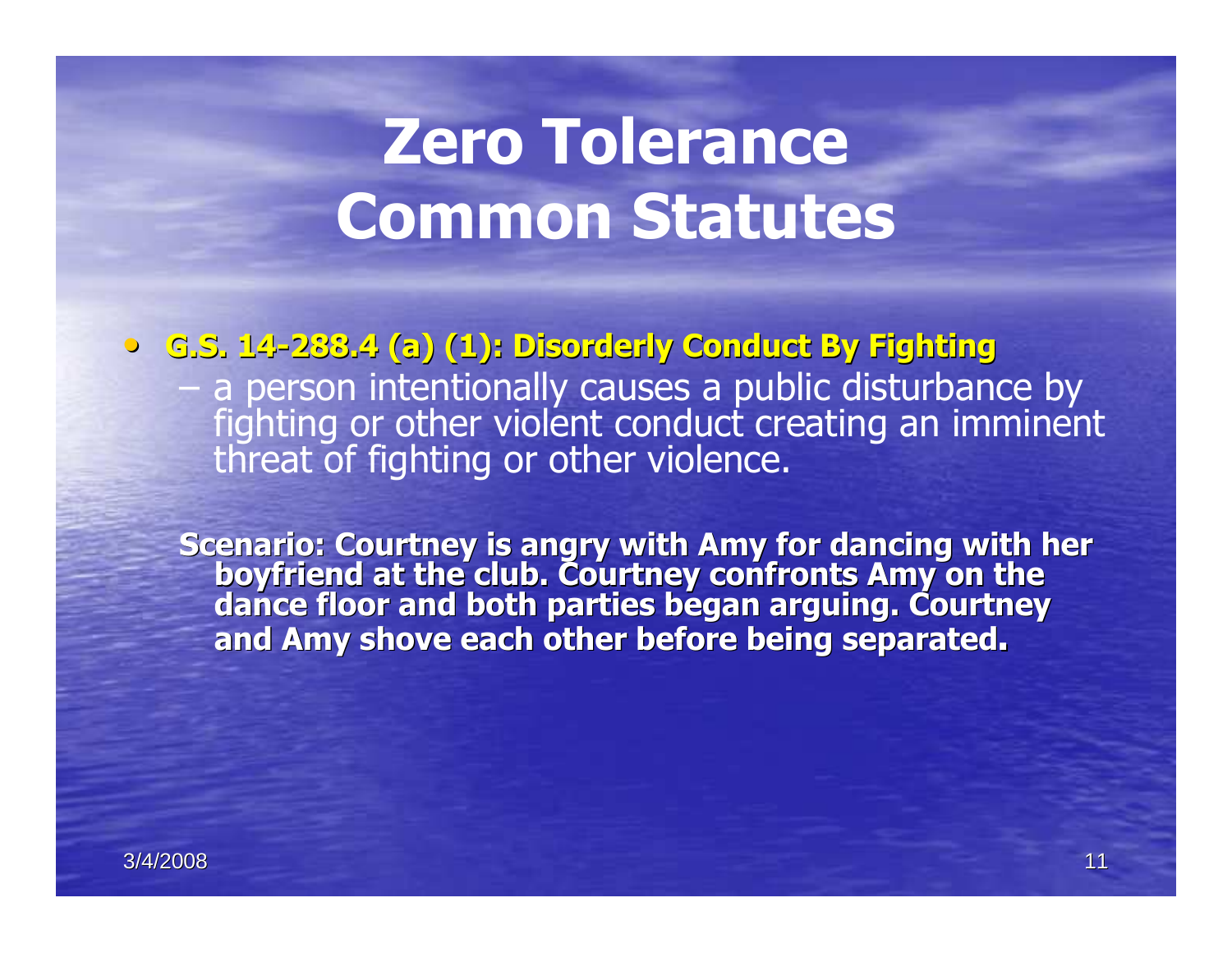### • G.S. 14:159.13: Trespassing 2nd Degree

 $2$  narce – a person enters or remains on a premises after being notified not to enter or remain there by the owner, or authorized person.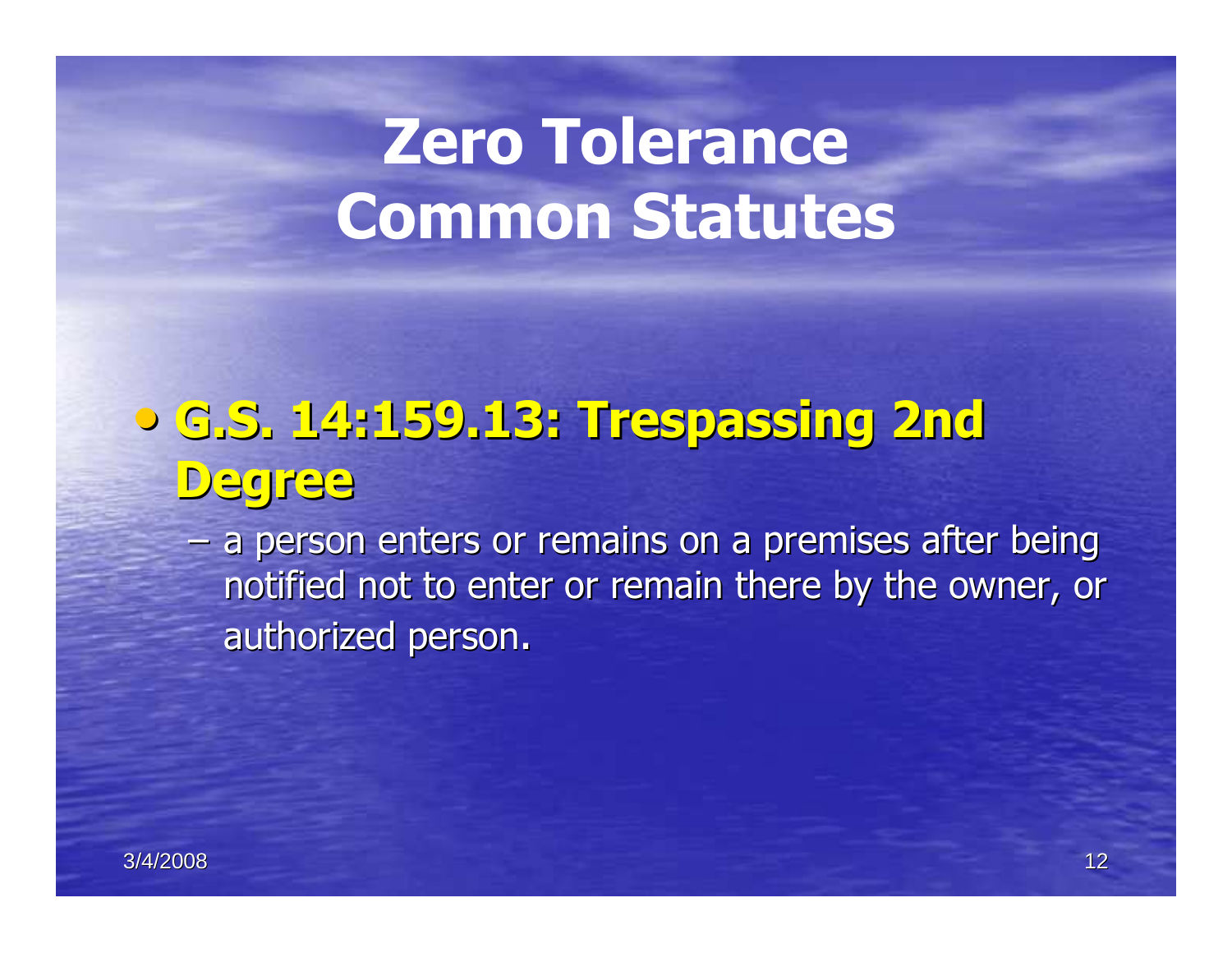• G.S. 14-288.4 (a) (2): Disorderly Conduct by Abusive Language Provoking Retaliation

 $-$  a narcon intentionally causes a nublic dist a person intentionally causes a public disturbance by making or using any utterance, gesture, display or abusive language that is intended to and is plainly likely to provoke violent retaliation and thereby cause a breach of the peace.

Scenario: Ben becomes angry that Andy beat him at a game of darts. Ben makes several insulting remarks,curses at Andy and makes gestures antagonizing Andy to fight.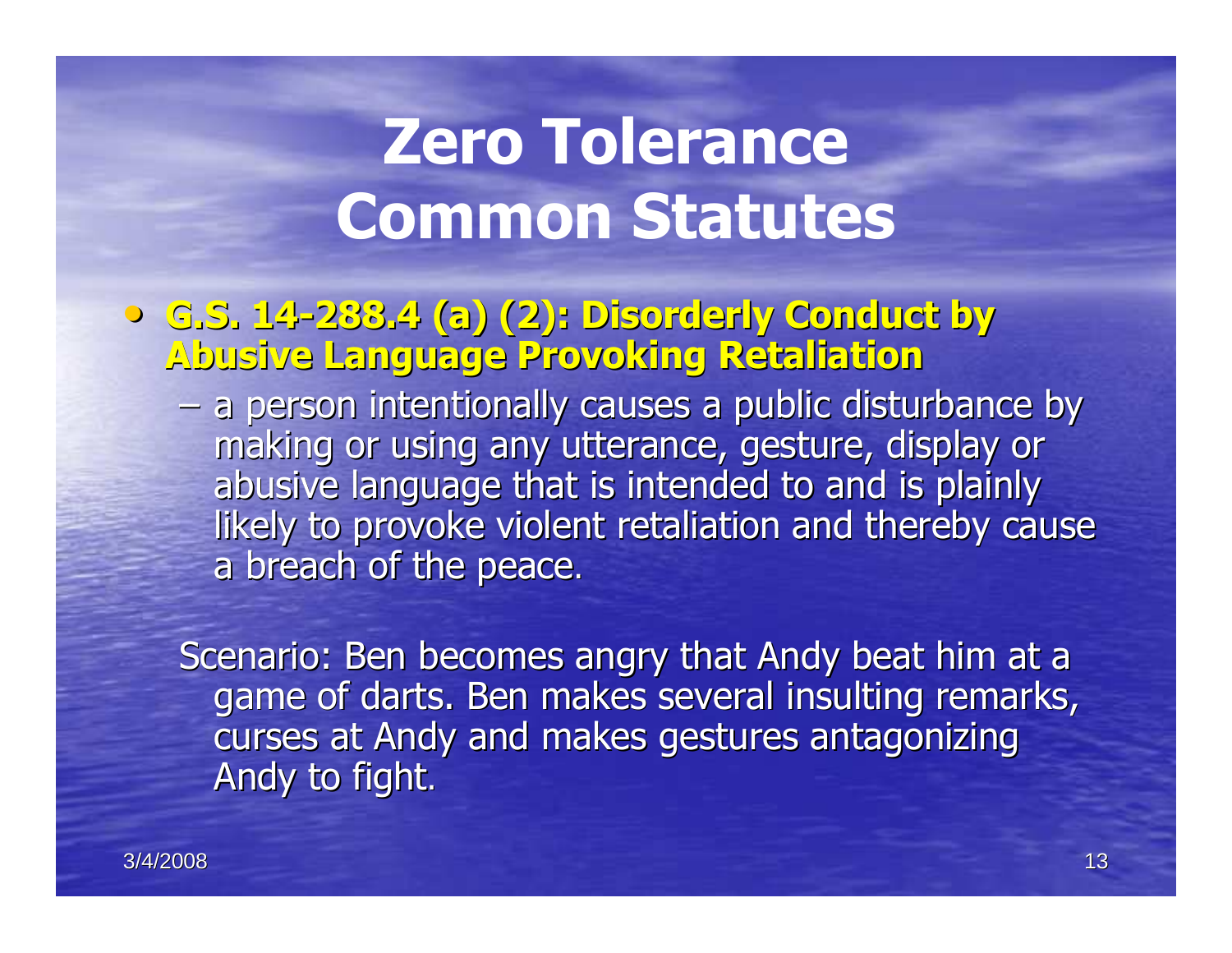#### • G.S. 14-444 Intoxicated and Disruptive in public

 $-$  if is Halawith tor a narson in a - it is unlawful for a person in a public place to be intoxicated and<br>diametics by blocking anotherwise interfacing with traffic an a disruptive by blocking or otherwise interfering with traffic on a highway or public vehicular area or blocking or lying across or otherwise preventing or interfering with access or passage across a sidewalk or entrance to a building or grabbing, shoving, pushing or fighting others or challenging others to fight or

cursing or shouting at or otherwise rudely insulting others.

 Scenario: Greg arrives at a bar obviously intoxicated. The bouncer refuses to allow him entrance. Greg curses the bouncer and refuses to move from in front of the door until allowed entry.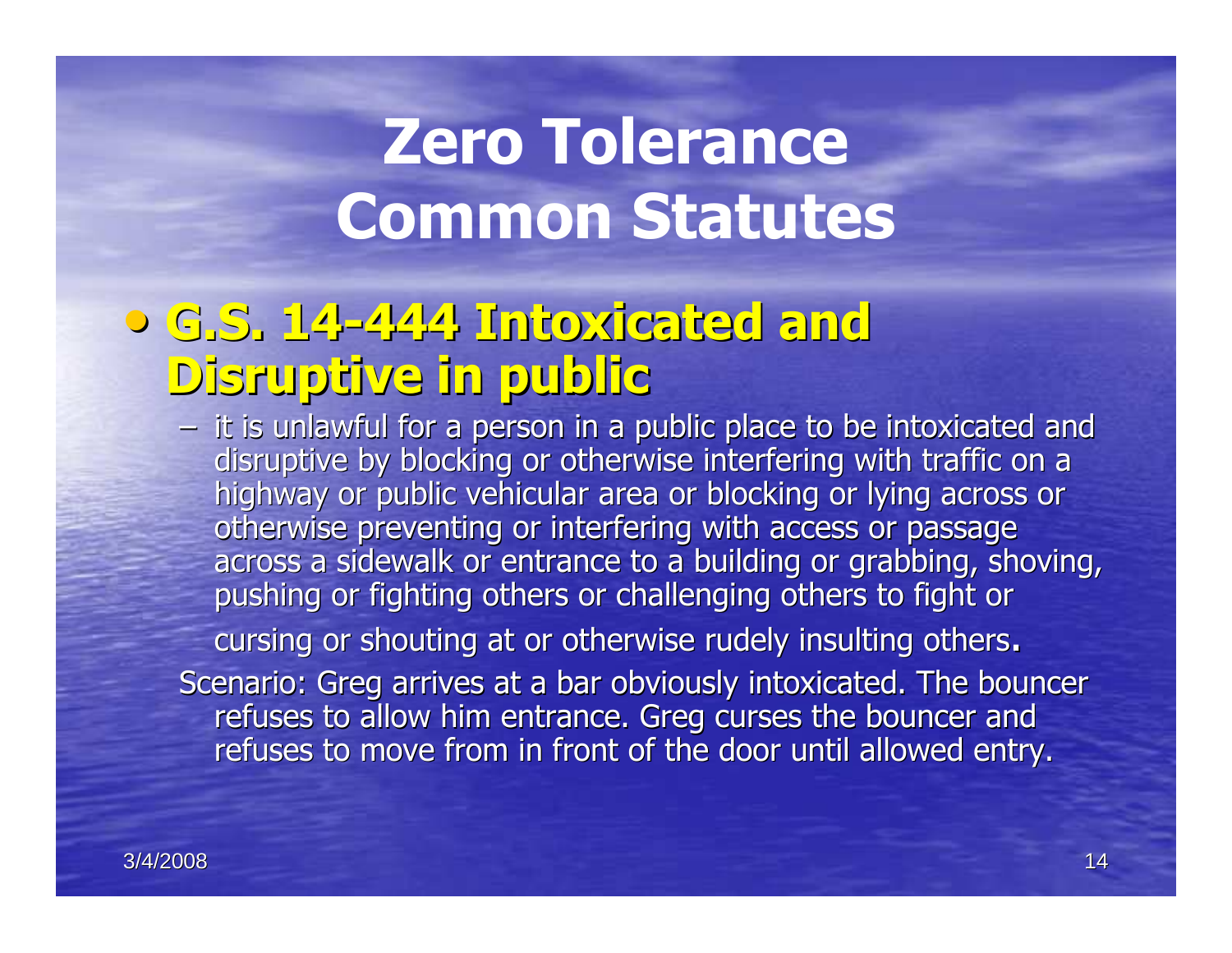#### • G.S. 14.288.5: Failure to Disperse on Command

- $-$  a barcon ralle to combine with a command to dishe - a person fails to comply with a command to disperse given in a manner reasonably calculated to be heard by those assembled, by a law enforcement officer orpublic official responsible for keeping the peace when<br>the officer reasonably believes that a riot or disorderly<br>conduct by three or more persons is occurring.
- Note: following a command to disperse and <u>after a</u><br>reasonable time for dispersal has elapsed, it is prima<br>facie evidence that the person remaining is willfully<br>engaging in the riot or disorderly conduct. \*\*Officers<br>shou and those trying to leave the area.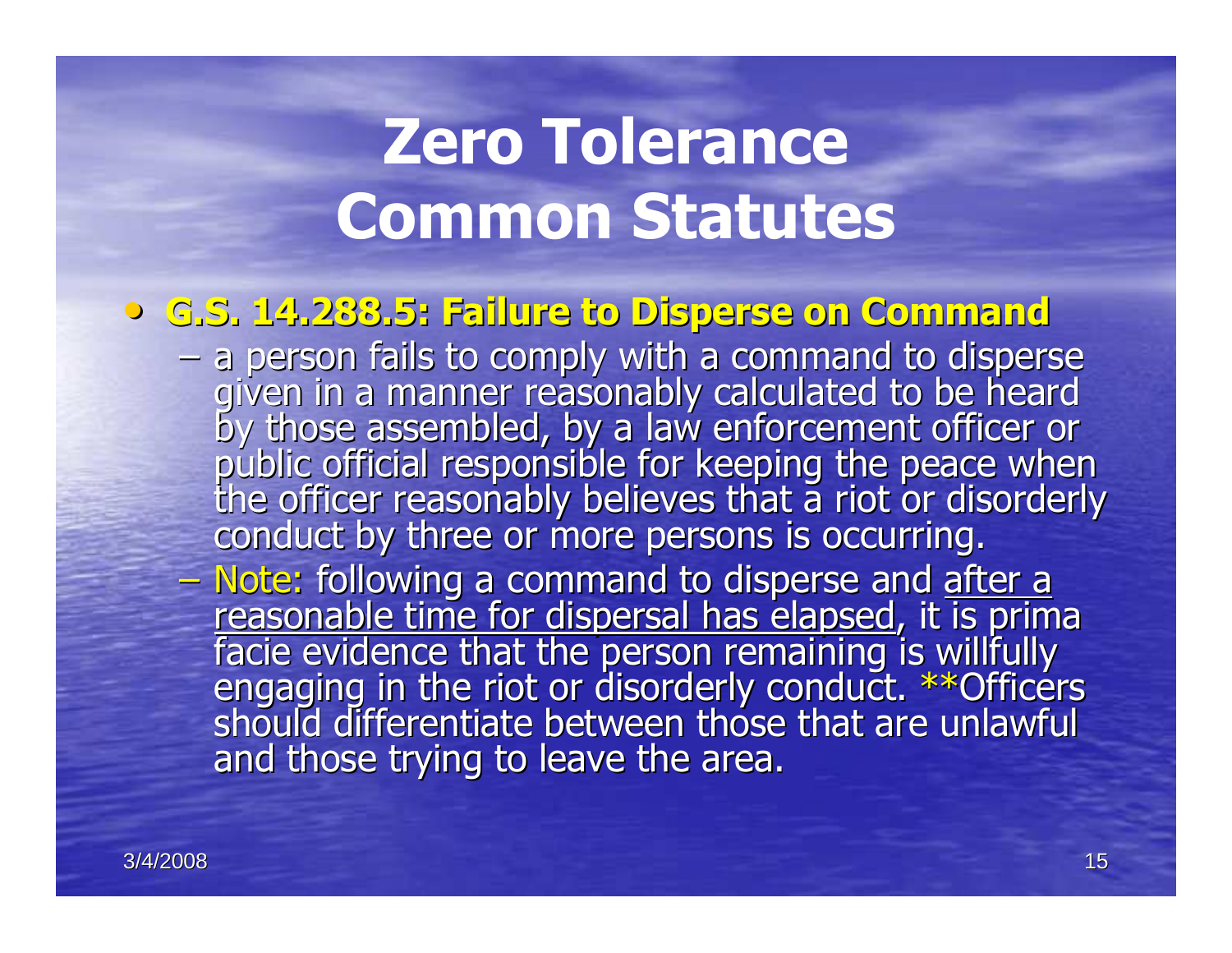# ACTION PLAN: Parking Lot Agreements

• Adequate Parking• Agreement with Other Businesses • Letter on File • Agreement with Local Universities • Agreement with Local Cab Companies  $\bullet$  Post signs regarding wrecker company information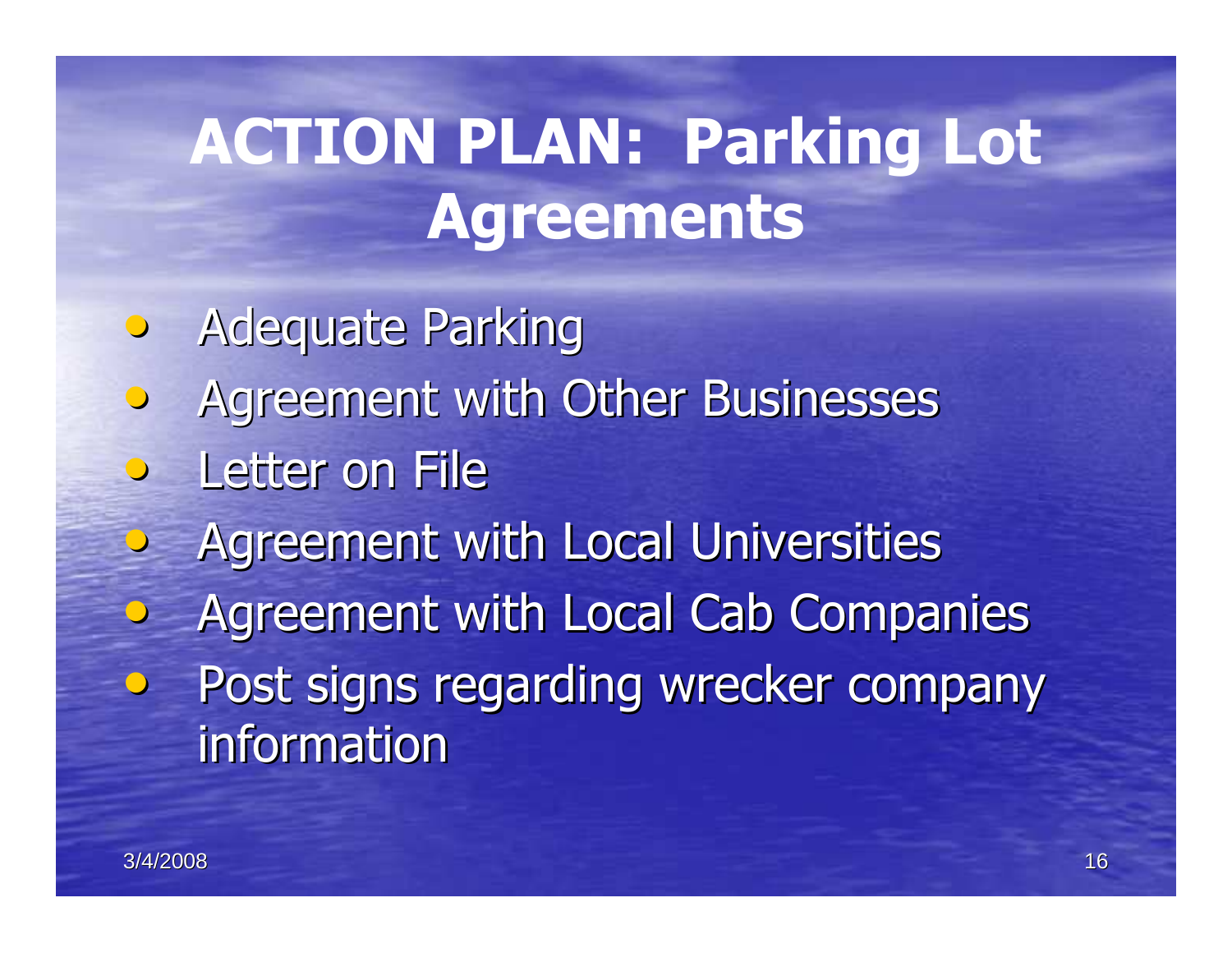### In-House Security Information

- Security personnel should wear clothing clearly stating, "SECURITY" and be uniform in appearance
- **Businesses should notify law enforcement if they have**  $\bullet$ armed security personnel at their establishment
- BEST PRACTICE: Security personnel phone Police at the onset of trouble and avoid physical confrontation if at all possible.
- Security personnel are bound by all laws just as the general public including firearm violations and assault!!!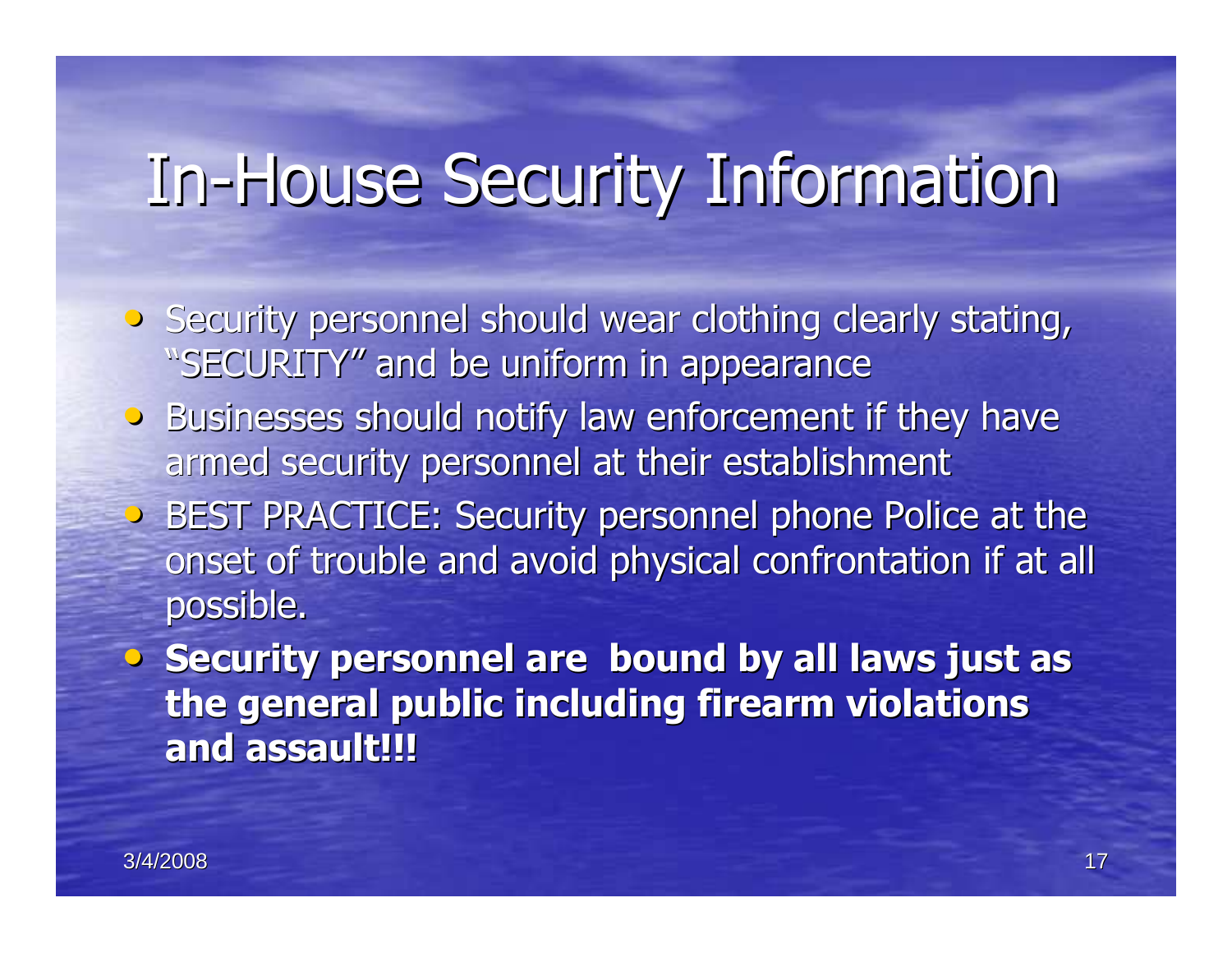### **Security Strategies**

• Adequate staffing for patrons and type of event

- Proper lighting on the exterior of the property
- Posted signs regarding Trespass as well as Safe Operation establishment
- Frequent employee checks of the outside and parking areas of the establishment
- Prompt notification of law enforcement for any crimes or imminence of a crime being committed
- Information exchange with Crime Prevention Unit as well as other nightlife establishments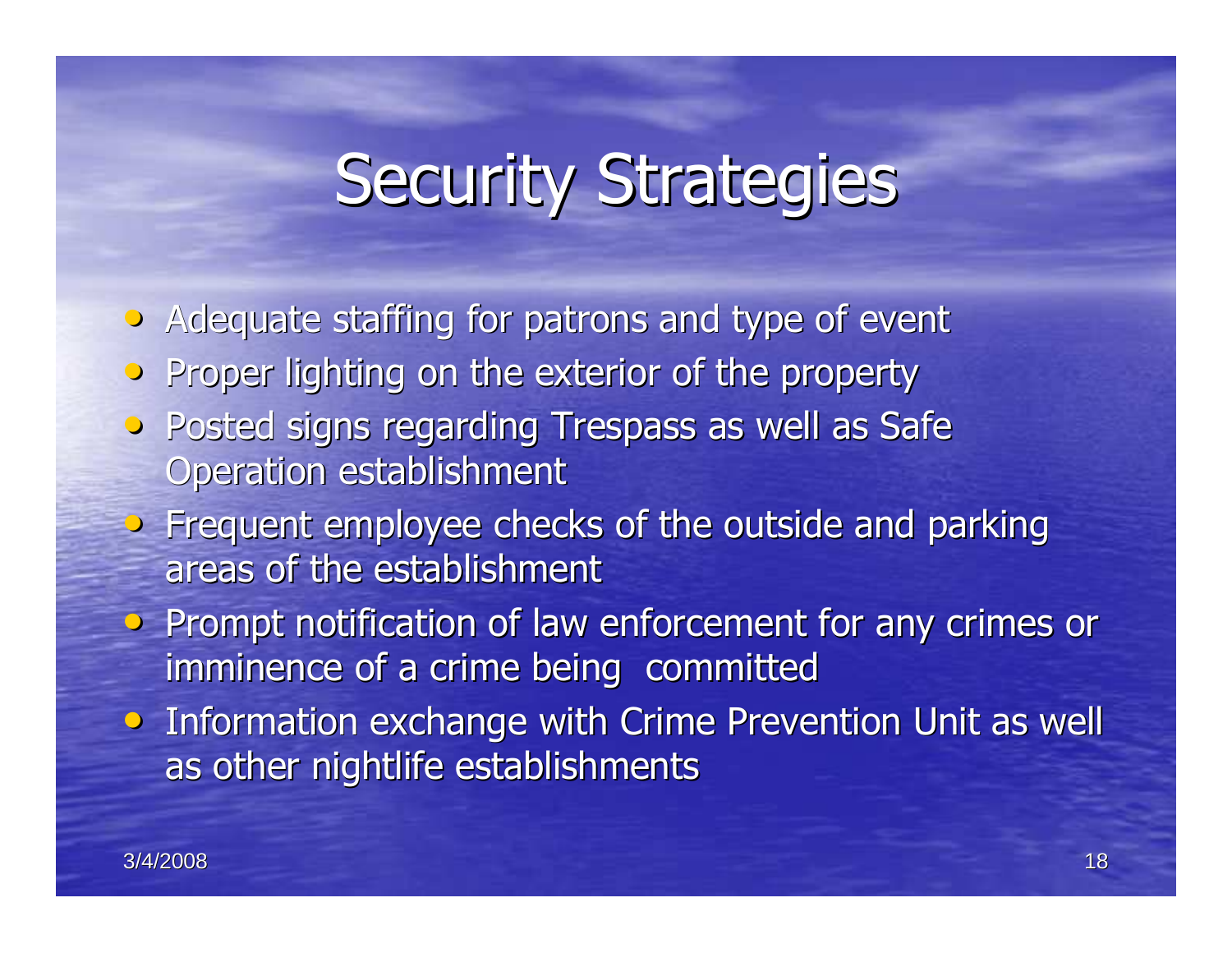### ACTION PLAN: Incident Evaluation

• Initial spike in calls is anticipated at businesses that participate in the violence reduction/zero tolerance protocol.

- Attention to detail (Security Strategies)
- Modify plan (Work-in-progress partnership)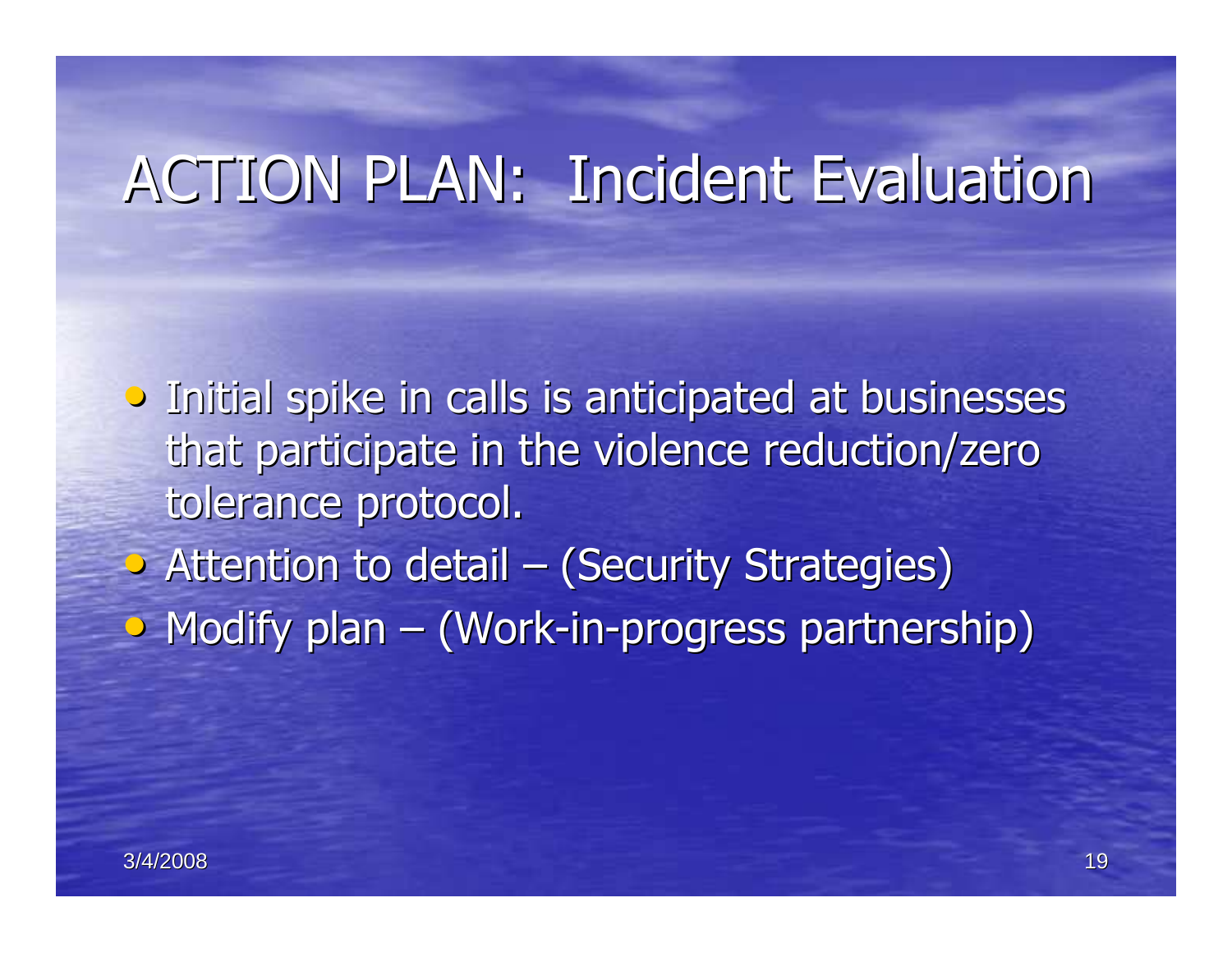### Prompt Notification to Law **Enforcement**

• When?

#### WHENEVER

### CRIMINAL BEHAVIOR **OCCURS**

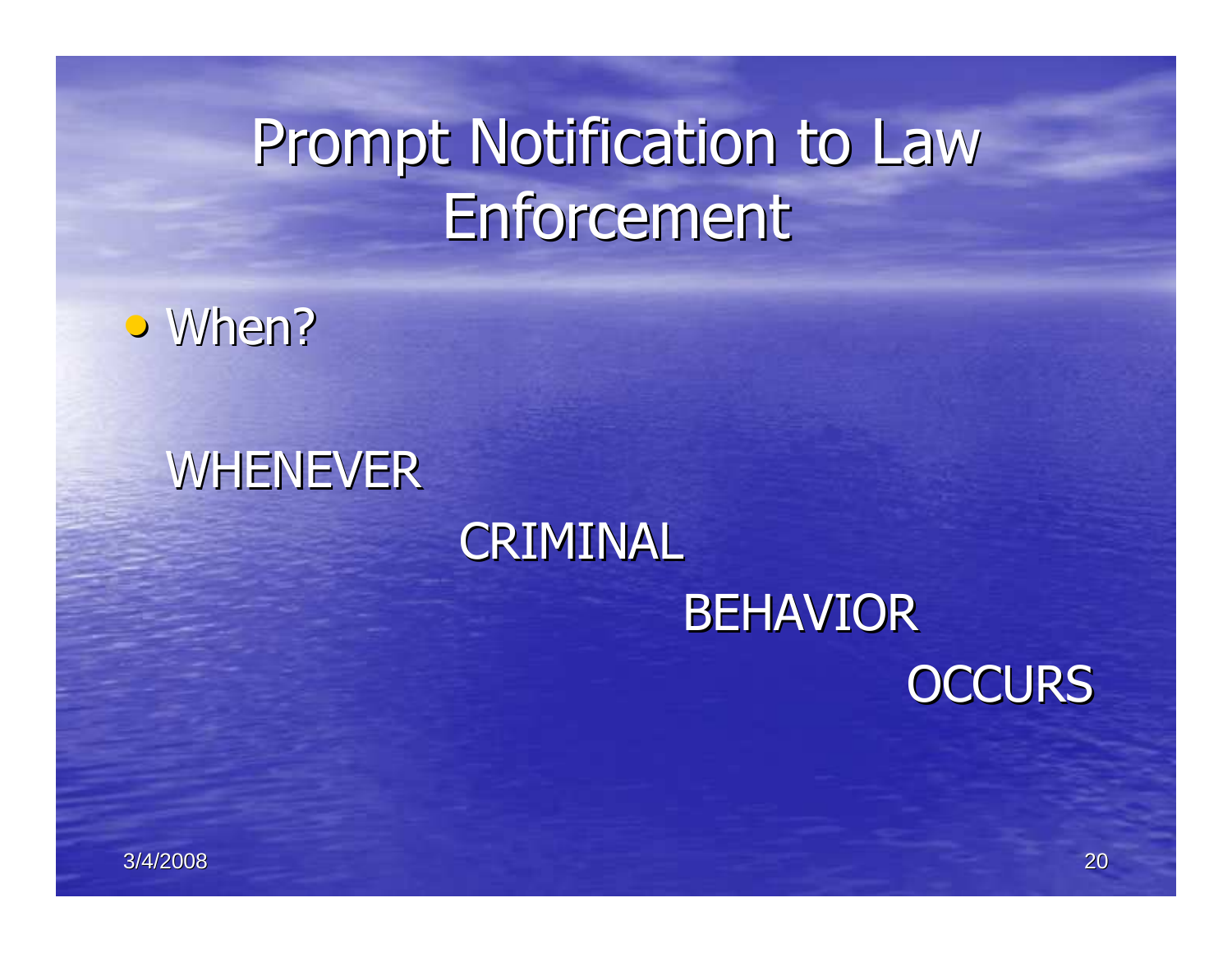# Police Options

• Arrests: Police action which removes the problem from your establishment. May require business owner/operator's assistance at magistrate's office.• Citations for individuals who have caused problems but either are:a) willing and able to leave the business peacefully orb) not subject to arrest under the circumstances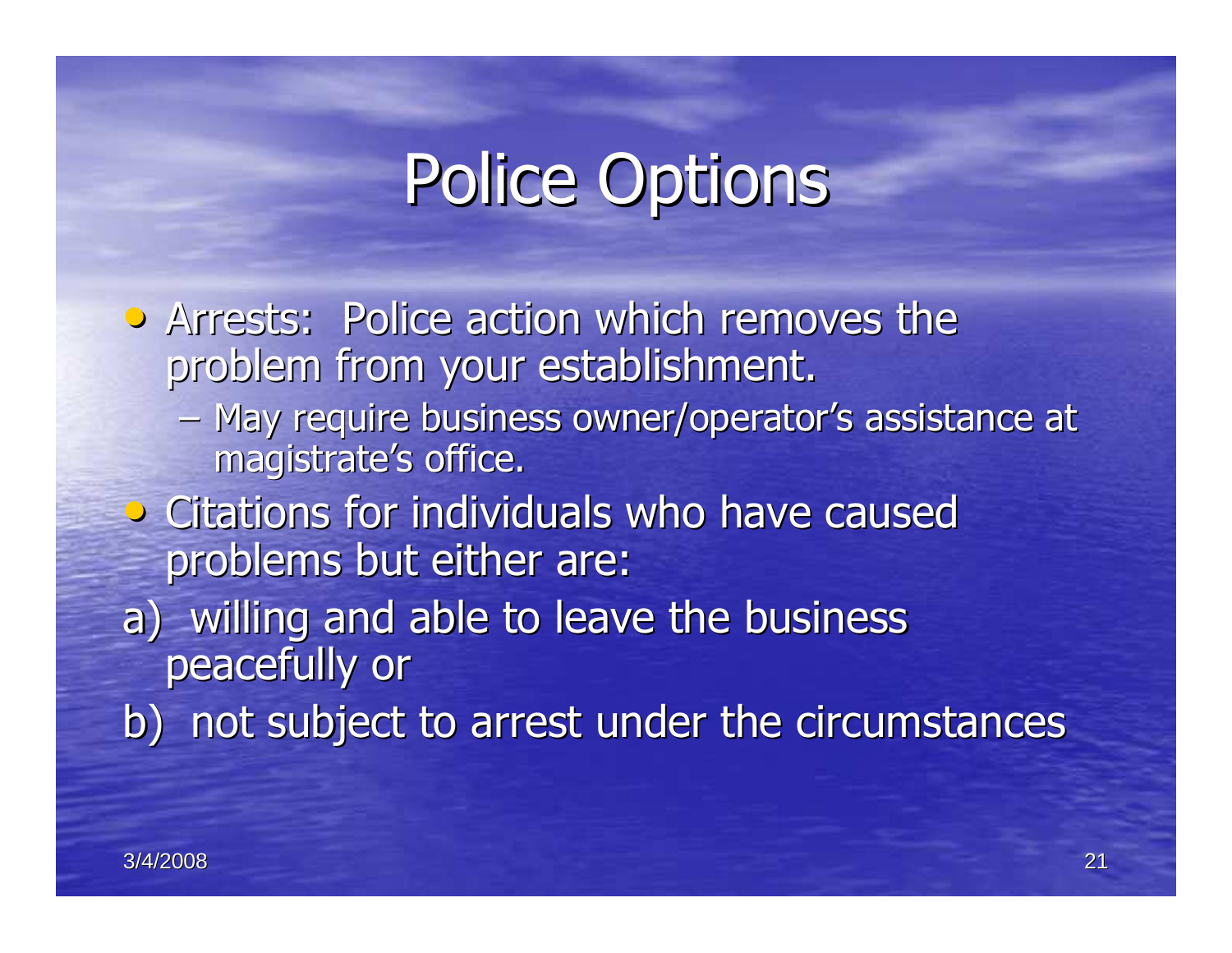### Magistrate's Office Process

- Officer will accompany any employee that is seeking prosecution before the Magistrate.
- The employee witnessing the criminal incident will provide his/her account to the Magistrate.
- Magistrate will determine if the matter will go to court and the employee will be provided a court date.
- Time spent at the Magistrate's Office varies depending upon the number of Magistrates working and how busythe Magistrate's Office is at that time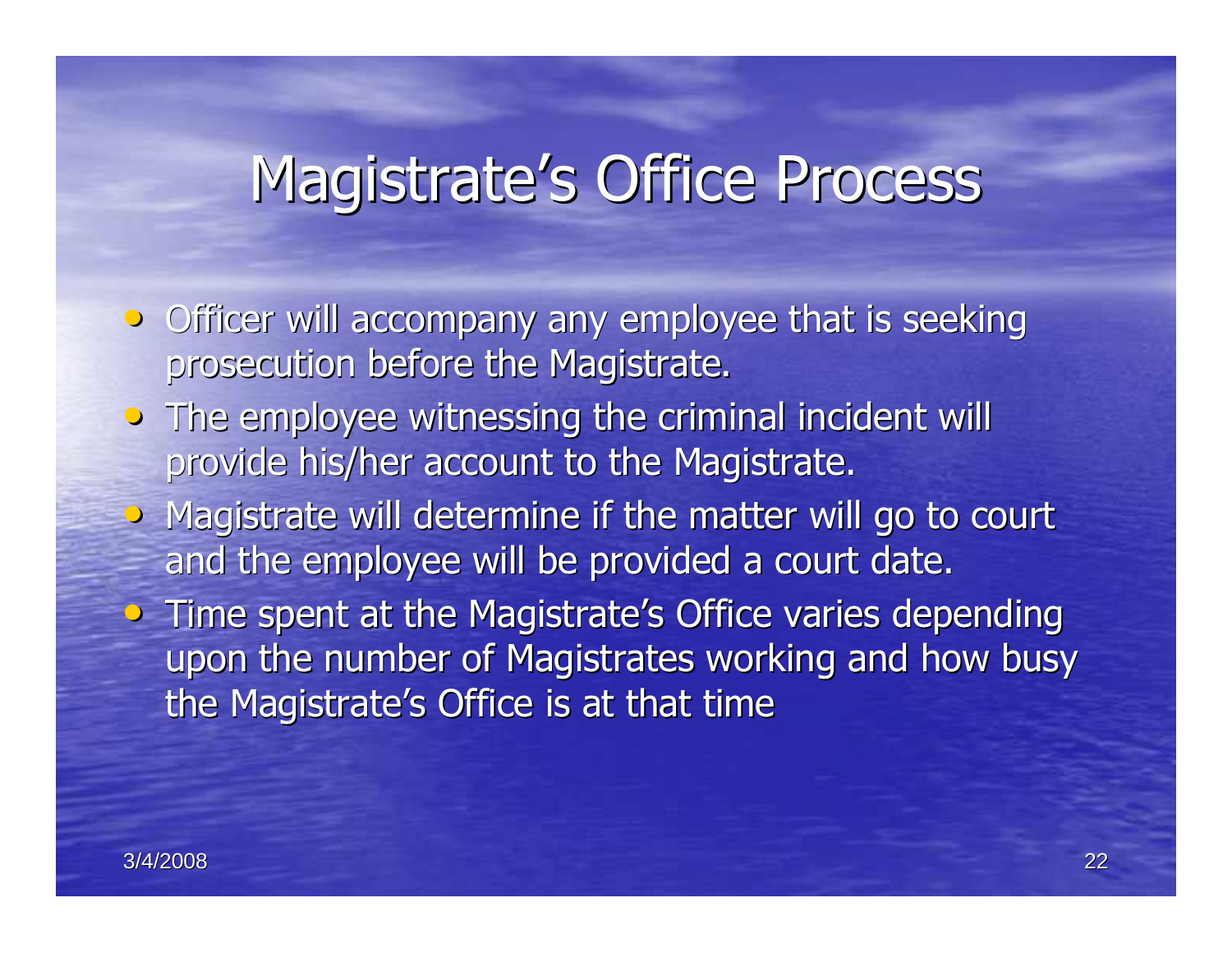## Court Responsibility

• WSPD can't do this alone. • Business owners/operators must assist as witnesses and come to court.• Strive to make this as convenient as possible for the business owner/operator.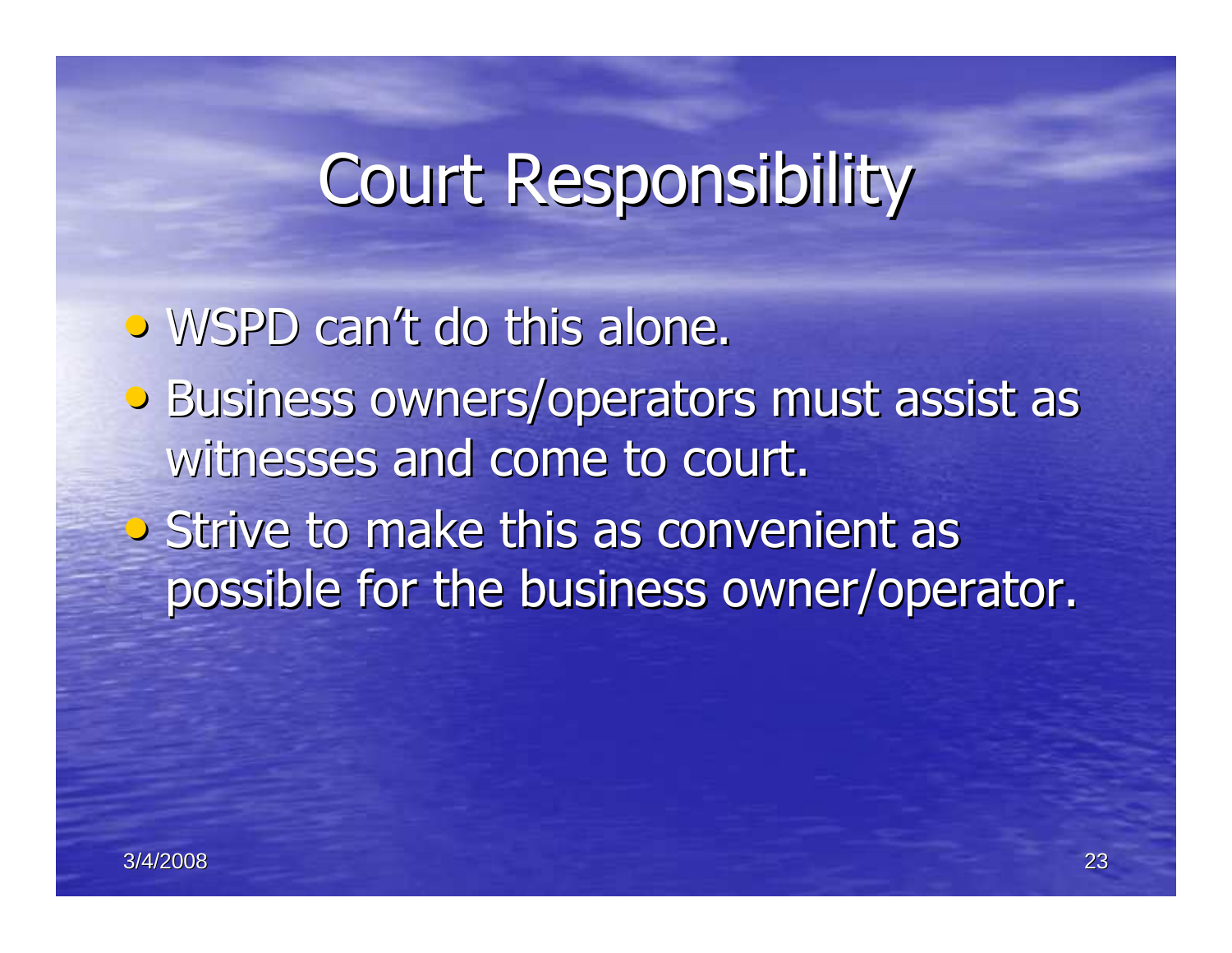### Sharing Information

• Crime Prevention Unit E-mail Notifications **• Record keeping of call response** maintained in Crime Prevention Unit.• Arrest & Trespass Log kept at business for employee reference or resource• Notifications of arrest to Local Universities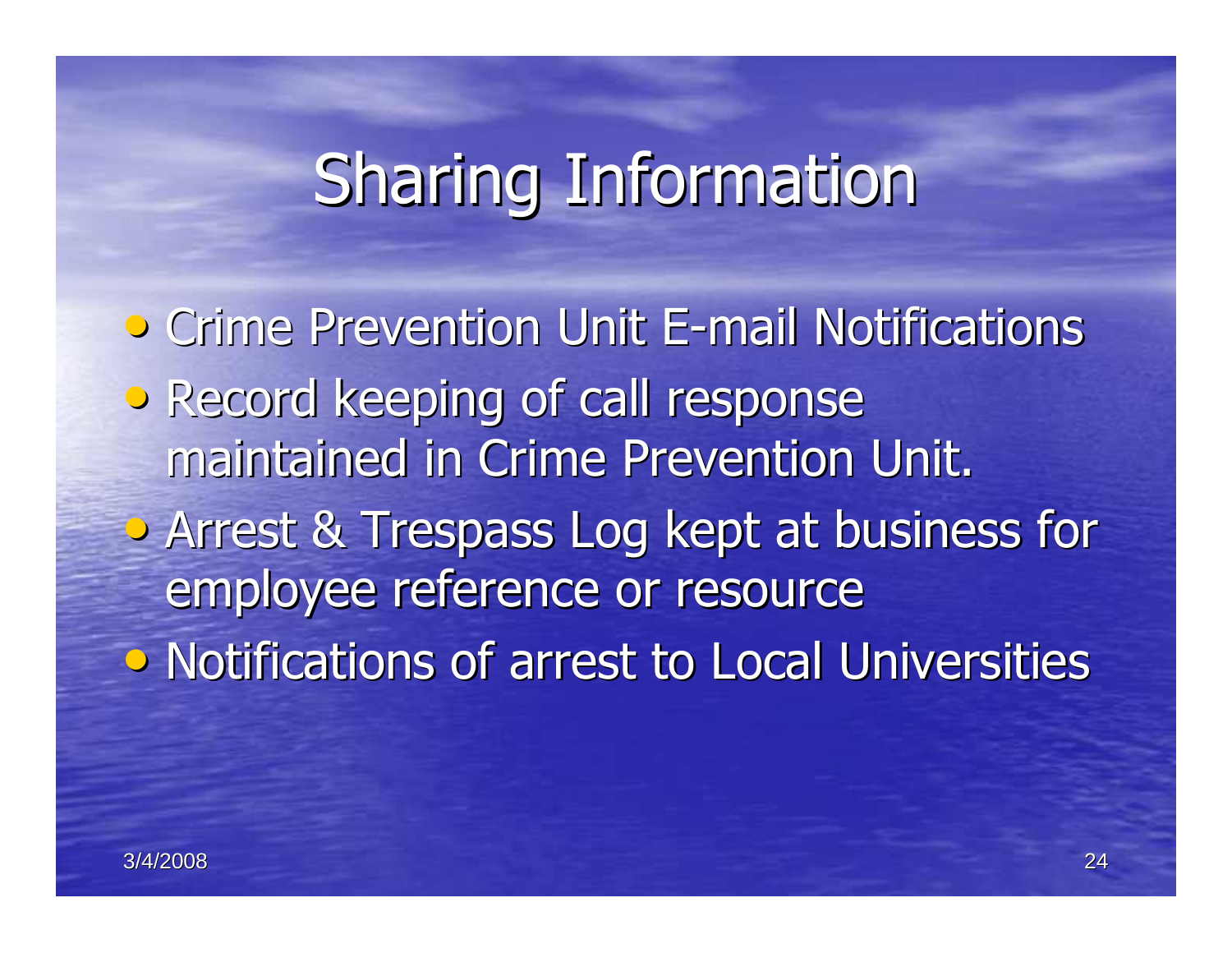### Police Department Contacts

• Crime Prevention Unit – Officer A. McKaughan - 773-7935 • Sgt. L. T. Peterson – Violence Reduction Liaison – 727-2177 • Non-Emergency – 773-7700